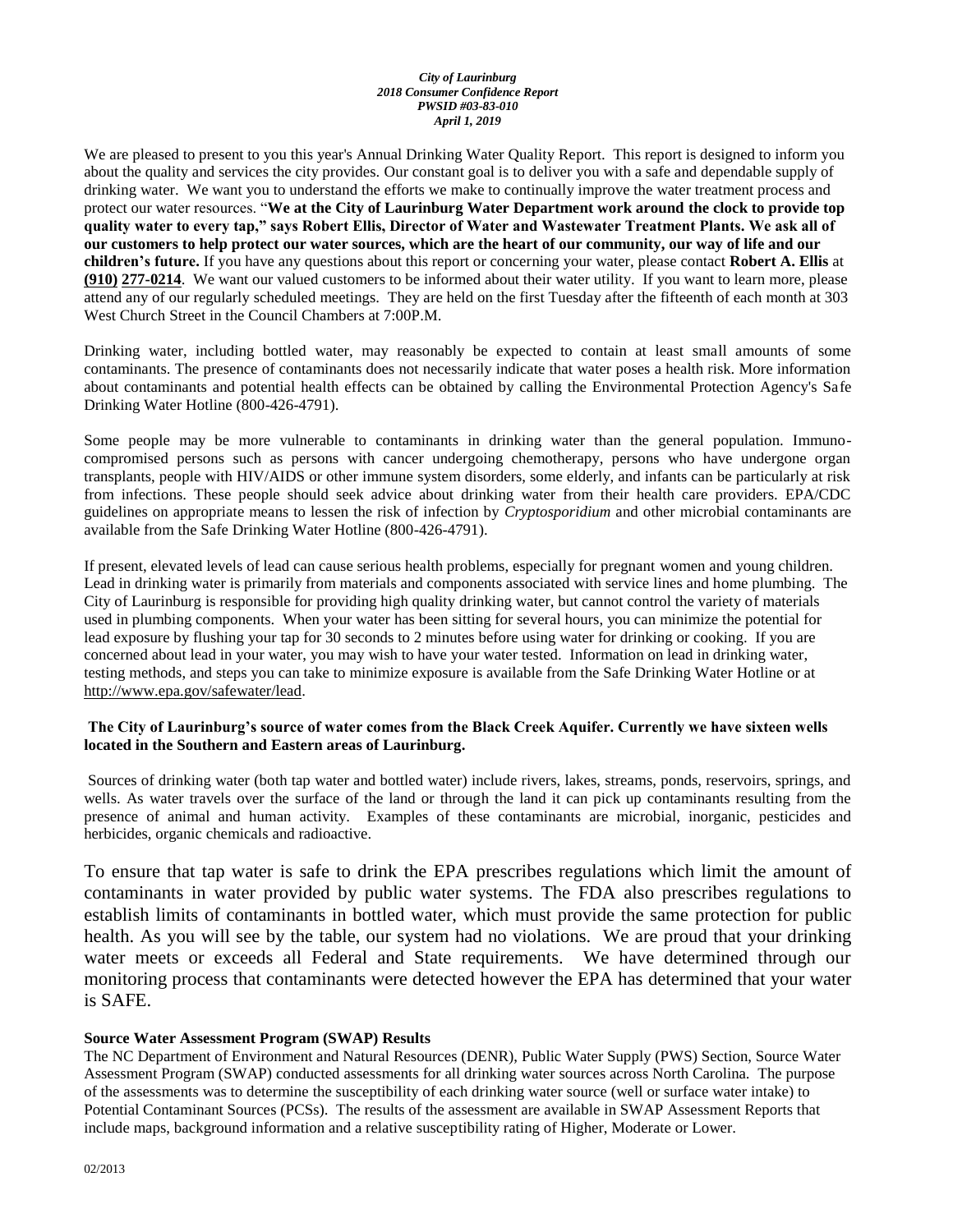The relative susceptibility rating of each source for the City of Laurinburg was determined by combining the contaminant rating (number and location of PCSs within the assessment area) and the inherent vulnerability rating (i.e., characteristics or existing conditions of the well or watershed and its delineated assessment area). The assessment findings are summarized in the table below: **Susceptibility of Sources to Potential Contaminant Sources (PCS)**

| <b>Source Name</b>                 | <b>Susceptibility Rating</b> | <b>SWAP Report Date</b> |  |  |
|------------------------------------|------------------------------|-------------------------|--|--|
| Well# 2.17                         |                              |                         |  |  |
|                                    | Higher                       | April 26, 2017          |  |  |
| Well # $5, 6, 7, 8, 9, 10, 11, 12$ |                              |                         |  |  |
| 13, 14, 15, 16, 18, 19, 20         | Moderate                     | April 26, 2017          |  |  |

The complete SWAP Assessment report for the City of Laurinburg may be viewed on the Web at:

[https://www.ncwater.org/files/swap/SWAP\\_Reports/0383010\\_4\\_26\\_2017\\_85\\_11.pdf.](https://www.ncwater.org/files/swap/SWAP_Reports/0383010_4_26_2017_85_11.pdf) To obtain a printed copy of this report, send a written request to Source Water Assessment Program – Report Request, 1634 Mail Service Center, Raleigh, NC 27699-1634, or email requests to swap@ncdenr.gov. Please indicate your system name, "City of Laurinburg", PWSID 03-83-010 and provide your name, mailing address and phone number. If you have any questions about the SWAP report please contact the Source Water Assessment staff by phone at 919-707-9098.

It is important to understand that a susceptibility rating of "higher" does not imply poor water quality, only the system's potential to become contaminated by PCSs in the assessment area.

We routinely monitor contaminants in your drinking water according to Federal and State laws. The table on the following page lists all the drinking water contaminants that we detected in the last round of sampling for the particular contaminant group. The presence of contaminants does not necessarily indicate that water poses a health risk. **Unless otherwise noted, the data presented in this table is from testing done January 1 through December 31, 2018.** When water travels over land or underground it can pick up substances.

Unregulated contaminants are those for which EPA has not established drinking water standards. The purpose of unregulated contaminant monitoring is to assist EPA in determining the occurrence of unregulated contaminants in drinking water and whether future regulations are warranted.

### **Important Drinking Water Definitions:**

*Non-Detects (ND)* - Laboratory analysis indicates that the contaminant is not present at the level of detection set for the particular methodology used.

*Parts per million (ppm) or Milligrams per liter (mg/L)* - One part per million corresponds to one minute in two years or a single penny in \$10,000.

*Parts per billion (ppb) or Micrograms per liter (ug/L)* - One part per billion corresponds to one minute in 2,000 years, or a single penny in \$10,000,000.

*Action Level (AL) -* The concentration of a contaminant which, if exceeded, triggers treatment or other requirements which a water system must follow.

*Maximum Contaminant Level (MCL)* - The highest level of a contaminant that is allowed in drinking water. MCLs are set as close to the MCLGs as feasible using the best available treatment technology.

*Maximum Contaminant Level Goal (MCLG)* - The level of a contaminant in drinking water below which there is no known or expected risk to health. MCLGs allow for a margin of safety.

| <b>Inorganic Contaminants</b> |
|-------------------------------|
|                               |

| Contaminant (units)                                 |                                | Sample<br>Date | <b>MCL</b><br>Violation<br>Y/N |                                | Your<br>Water |   | Low                  | Range          | High        | <b>MCLG</b>                                                                                                                     | <b>MCL</b>                     | Likely Source of Contamination            |                                                                                                   |  |  |  |
|-----------------------------------------------------|--------------------------------|----------------|--------------------------------|--------------------------------|---------------|---|----------------------|----------------|-------------|---------------------------------------------------------------------------------------------------------------------------------|--------------------------------|-------------------------------------------|---------------------------------------------------------------------------------------------------|--|--|--|
| Fluoride (ppm)                                      | N<br>3/07/17                   |                |                                | .716                           |               | L |                      | $\overline{4}$ | 4           | Erosion of natural deposits; water additive<br>which promotes strong teeth; discharge<br>from fertilizer and aluminum factories |                                |                                           |                                                                                                   |  |  |  |
| <b>Nitrate/Nitrite Contaminants</b>                 |                                |                |                                |                                |               |   |                      |                |             |                                                                                                                                 |                                |                                           |                                                                                                   |  |  |  |
| Contaminant (units)                                 | <b>MCL</b><br>Violation<br>Y/N |                |                                | Your<br>Water                  |               |   | Range<br>High<br>Low |                | <b>MCLG</b> | <b>MCL</b>                                                                                                                      | Likely Source of Contamination |                                           |                                                                                                   |  |  |  |
| Nitrate (as Nitrogen) (ppm)                         |                                | N              |                                |                                | 1.57          |   |                      |                | N/A         |                                                                                                                                 | 10                             | 10                                        | Runoff from fertilizer use; leaching from<br>septic tanks, sewage; erosion of natural<br>deposits |  |  |  |
| <b>Unregulated Inorganic Contaminants</b>           |                                |                |                                |                                |               |   |                      |                |             |                                                                                                                                 |                                |                                           |                                                                                                   |  |  |  |
| Contaminant (units)                                 |                                | Sample<br>Date | Your<br>Water                  |                                | Low           |   | Range<br>High        |                |             |                                                                                                                                 | Secondary<br><b>MCL</b>        |                                           |                                                                                                   |  |  |  |
| Sulfate (ppm)                                       |                                | 3/8/17         | N/D                            |                                | L             |   |                      |                |             |                                                                                                                                 |                                |                                           | 250                                                                                               |  |  |  |
| <b>Volatile Organic Chemical (VOC) Contaminants</b> |                                |                |                                |                                |               |   |                      |                |             |                                                                                                                                 |                                |                                           |                                                                                                   |  |  |  |
| Contaminant (units)                                 |                                | Sample<br>Date |                                | <b>MCL</b><br>Violation<br>Y/N | Your<br>Water |   | Low                  | Range          | High        | <b>MCLG</b>                                                                                                                     | <b>MCL</b>                     | Likely Source of Contamination            |                                                                                                   |  |  |  |
| Tetrachloroethene                                   |                                | 3/8/17         |                                | N                              | <b>BDL</b>    |   |                      | N/A            |             | $\mathbf{0}$                                                                                                                    | 0.0050                         | Discharge from factories and dry cleaners |                                                                                                   |  |  |  |